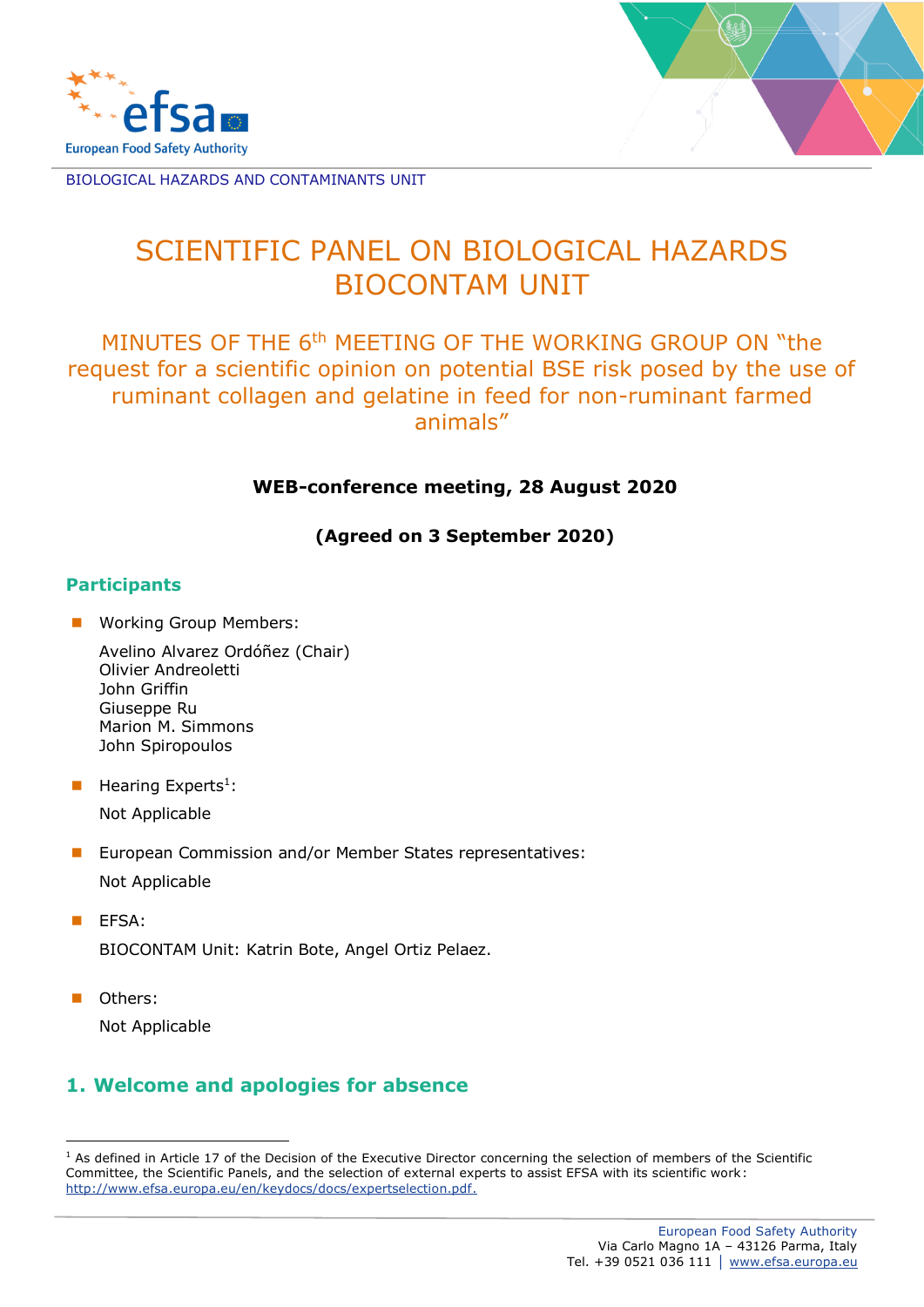



The Chair welcomed the participants. No apologies were received.

### **2. Adoption of agenda**

The agenda was adopted without changes.

#### **3. Declarations of Interest of Working Groups members**

In accordance with EFSA's Policy on Independence<sup>2</sup> and the Decision of the Executive Director on Competing Interest Management<sup>3</sup>, EFSA screened the Annual Declarations of Interest filled out by the Working Group members invited to the present meeting.

For further details on the outcome of the screening of the Annual Declarations of Interest, please refer to the Annex. Oral Declaration(s) of Interest were asked at the beginning of the meeting and no additional interest was declared.

#### **4. Agreement of the minutes of the 5th Working Group meeting held on 10- 11 June 2020**

The minutes of the  $5<sup>th</sup>$  Working Group meeting held on 10-11 June 2020 were agreed by written procedure on 19 June 2020<sup>4</sup>.

#### **5. Scientific topic for discussion**

#### **5.1. Scientific Opinion on the potential BSE risk posed by the use of ruminant collagen and gelatine in feed for non-ruminant farmed animals<sup>5</sup>**

The WG members reviewed the latest version of the draft opinion, addressed the pending comments, the concluding remarks, answers to the ToRs and recommendations. The first draft of the abstract and summary were also reviewed. Minor changes were made and agreed actions to further refine the final text before it is submitted to the BIOHAZ Panel for adoption on 22-23 September 2020.

#### **6. Any Other Business**

The Chair thanked the participants and closed the meeting.

#### **7. Next meeting**

This was the last meeting scheduled.

<sup>&</sup>lt;sup>2</sup> [http://www.efsa.europa.eu/sites/default/files/corporate\\_publications/files/policy\\_independence.pdf](http://www.efsa.europa.eu/sites/default/files/corporate_publications/files/policy_independence.pdf)

<sup>&</sup>lt;sup>3</sup> [http://www.efsa.europa.eu/sites/default/files/corporate\\_publications/files/competing\\_interest\\_management\\_17.pdf](http://www.efsa.europa.eu/sites/default/files/corporate_publications/files/competing_interest_management_17.pdf)

<sup>4</sup> <https://www.efsa.europa.eu/sites/default/files/wgs/biological-hazards/wg-ruminant-collagen-gelatine.pdf>

<sup>5</sup> <http://registerofquestions.efsa.europa.eu/roqFrontend/questionLoader?question=EFSA-Q-2019-00436>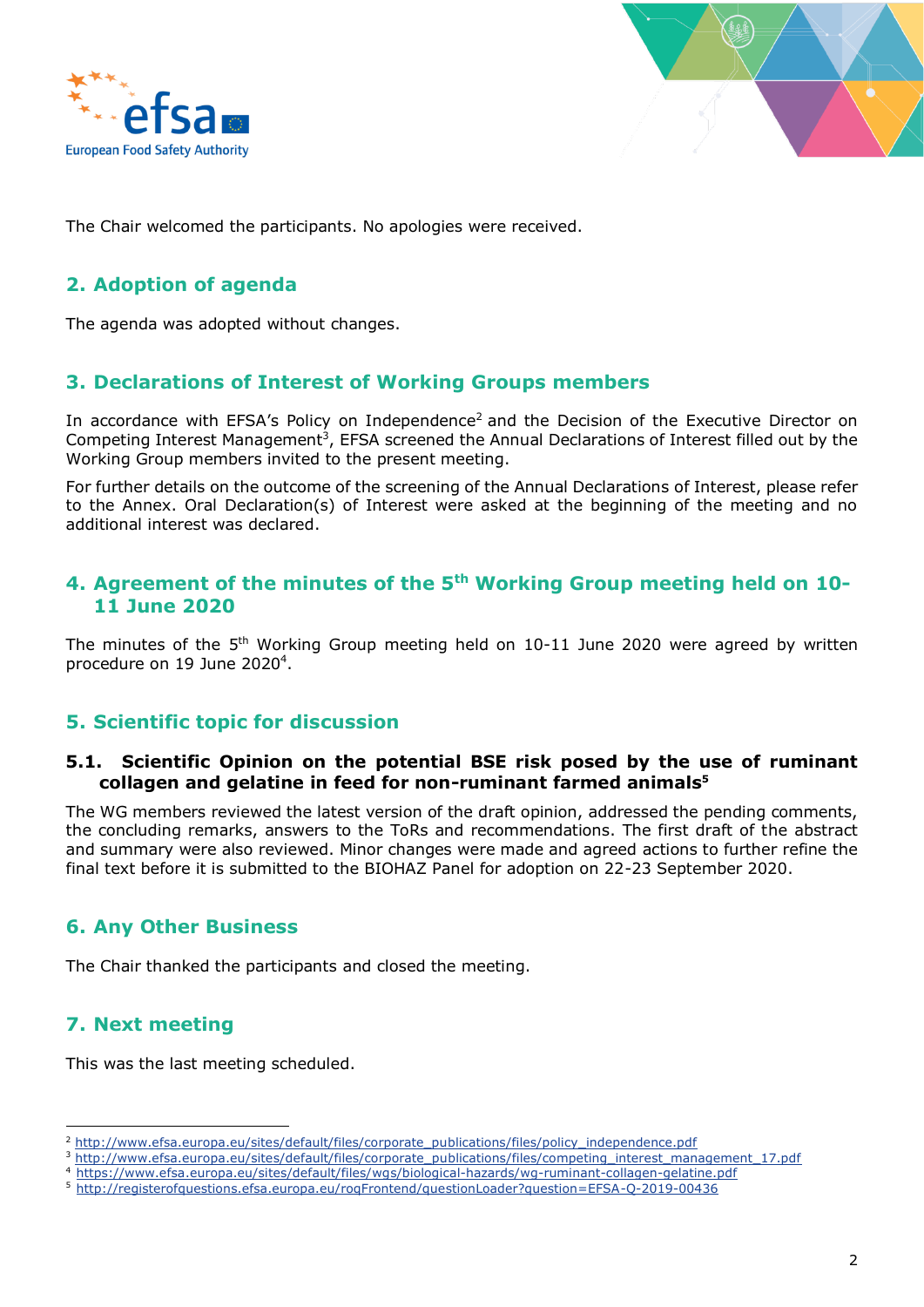



### **Annex I**

### **Interests and actions resulting from the screening of Annual Declarations of Interest (ADoI)**

CONFLICT OF INTEREST WITH WAIVERS: In the Annual Declaration of Interest filled by Dr John Griffin, the following interest has been declared: Dr Griffin declared that until his retirement in February 2019 he was the Head of the TSE and ABP Veterinary Division in the Department of Agriculture, Food and the Marine in Ireland which is classified by EFSA as a Public Institution. As Head of this Division Dr Griffin was responsible for the implementation of the measures set out in EU Regulation 999/2001 for the control and eradication of TSEs and the measures set out in EU Regulation 1069/2009 for the control of ABP. Dr Griffin was therefore performing risk management activities overlapping with the mandate of the EFSA scientific group in question. This constitutes a conflict of interest according to the above-mentioned rules on Competing Interest Management, thereby excluding the expert from participating in the BIOHAZ WG on Ruminant collagen and gelatine and resulting in the incompatibility with membership for two years after the activity is over.

In accordance with EFSA's Policy on Independence<sup>6</sup> and the Decision of the Executive Director on Competing Interest Management<sup>7</sup>, and taking into account the specific matters discussed at the meeting in question, a waiver was granted in accordance with Article 21 of the Decision of the Executive Director on Competing Interest Management.

Pursuant to Article 21(6) of the above-mentioned Decision, the concerned expert was allowed to take part in the discussion and in the drafting phase of the EFSA Scientific Opinion on "*the request for a scientific opinion on potential BSE risk posed by the use of ruminant collagen and gelatine in feed for non-ruminant farmed animals*", and has not been allowed to be, or act as, a chairman, a vice-chairman or rapporteur of the Working Group.

<sup>6</sup> [http://www.efsa.europa.eu/sites/default/files/corporate\\_publications/files/policy\\_independence.pdf](http://www.efsa.europa.eu/sites/default/files/corporate_publications/files/policy_independence.pdf)

<sup>&</sup>lt;sup>7</sup> [http://www.efsa.europa.eu/sites/default/files/corporate\\_publications/files/competing\\_interest\\_management\\_17.pdf](http://www.efsa.europa.eu/sites/default/files/corporate_publications/files/competing_interest_management_17.pdf)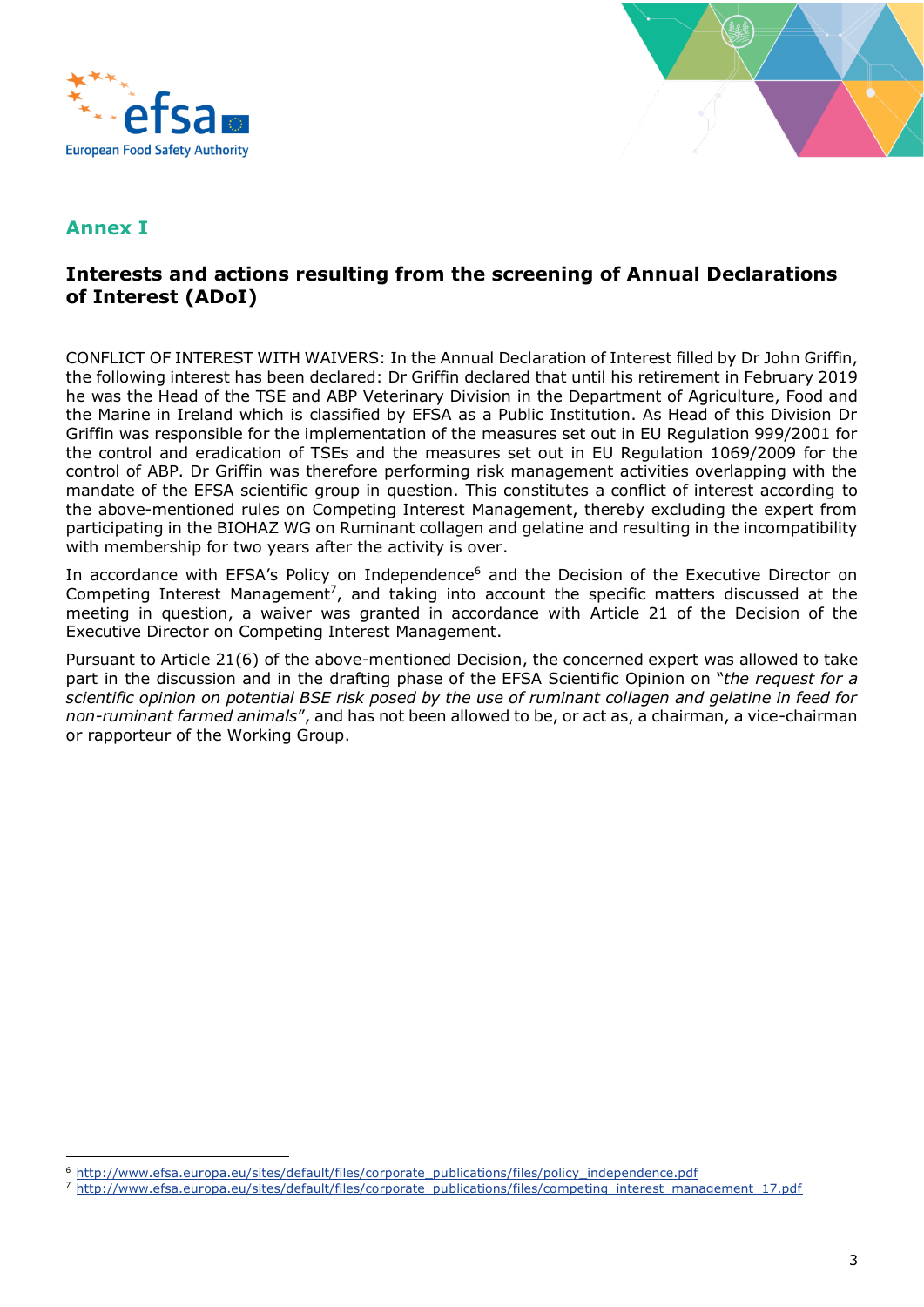



# SCIENTIFIC PANEL ON BIOLOGICAL HAZARDS BIOCONTAM UNIT

# MINUTES OF THE 5<sup>th</sup> MEETING OF THE WORKING GROUP ON "the request for a scientific opinion on potential BSE risk posed by the use of ruminant collagen and gelatine in feed for non-ruminant farmed animals"

#### **WEB-conference meeting, 10-11 June 2020**

**(Agreed on 19 June 2020)**

#### **Participants**

■ Working Group Members:

- **E** Hearing Experts<sup>1</sup>:
	- Not Applicable
- European Commission and/or Member States representatives: Not Applicable
- EFSA: BIOCONTAM Unit: Katrin Bote, Angel Ortiz Pelaez.
- Others:

<sup>&</sup>lt;sup>1</sup> As defined in Article 17 of the Decision of the Executive Director concerning the selection of members of the Scientific Committee, the Scientific Panels, and the selection of external experts to assist EFSA with its scientific work: [http://www.efsa.europa.eu/en/keydocs/docs/expertselection.pdf.](http://www.efsa.europa.eu/en/keydocs/docs/expertselection.pdf)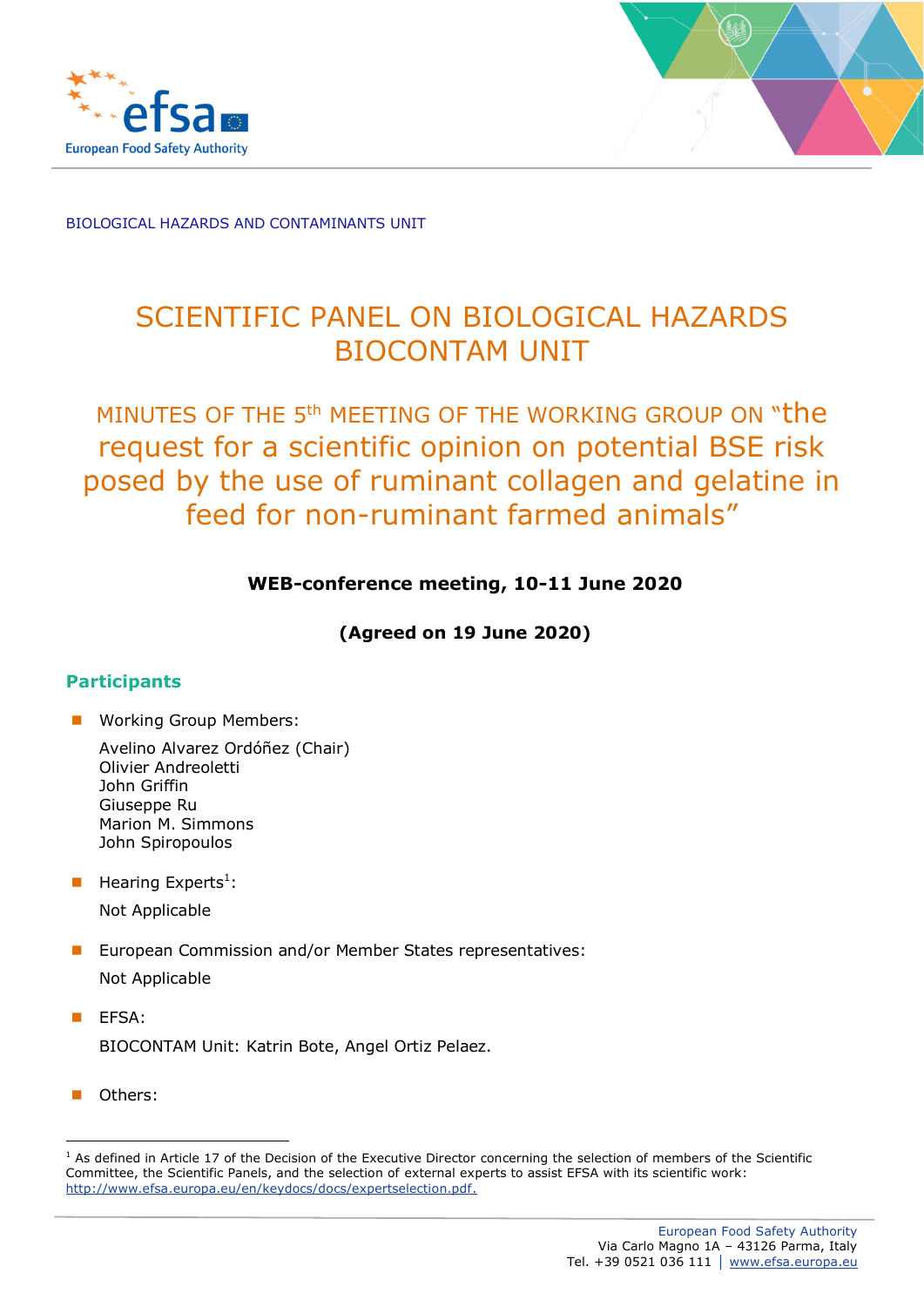



Not Applicable

#### **1. Welcome and apologies for absence**

The Chair welcomed the participants. This meeting, originally scheduled as a physical meeting, was converted into teleconferences to avoid traveling to Parma in line with the measures established to reduce the risk of coronavirus infection.

No apologies were received.

#### **2. Adoption of agenda**

The agenda was adopted without changes.

#### **3. Declarations of Interest of Working Groups members**

In accordance with EFSA's Policy on Independence<sup>2</sup> and the Decision of the Executive Director on Competing Interest Management<sup>3</sup>, EFSA screened the Annual Declarations of Interest filled out by the Working Group members invited to the present meeting.

For further details on the outcome of the screening of the Annual Declarations of Interest, please refer to the Annex. Oral Declaration(s) of Interest were asked at the beginning of the meeting and no additional interest was declared.

#### **4. Agreement of the minutes of the 4th Working Group meeting held on 6-7 May 2020**

The minutes of the 4<sup>th</sup> Working Group meeting held on 6-7 May 2020 were agreed by written procedure on 13 May 2020<sup>4</sup>.

#### **5. Scientific topic for discussion**

#### **5.1. Scientific Opinion on the potential BSE risk posed by the use of ruminant collagen and gelatine in feed for non-ruminant farmed animals<sup>5</sup>**

The WG members received from the chair the feedback from first reading in the plenary of BIOHAZ Panel, reviewed the current version of the individual probabilistic model, discussed the uncertainty analysis, drafted the concluding remarks, conclusions and answers to ToRs, and reviewed the rest of the draft opinion including other sections and appendices. It was agreed to make further amendments to the model parameters and create new sections in assessment section of the draft opinion.

<sup>&</sup>lt;sup>2</sup> [http://www.efsa.europa.eu/sites/default/files/corporate\\_publications/files/policy\\_independence.pdf](http://www.efsa.europa.eu/sites/default/files/corporate_publications/files/policy_independence.pdf)

<sup>&</sup>lt;sup>3</sup> [http://www.efsa.europa.eu/sites/default/files/corporate\\_publications/files/competing\\_interest\\_management\\_17.pdf](http://www.efsa.europa.eu/sites/default/files/corporate_publications/files/competing_interest_management_17.pdf)

<sup>4</sup> <https://www.efsa.europa.eu/sites/default/files/wgs/biological-hazards/wg-ruminant-collagen-gelatine.pdf>

<sup>5</sup> <http://registerofquestions.efsa.europa.eu/roqFrontend/questionLoader?question=EFSA-Q-2019-00436>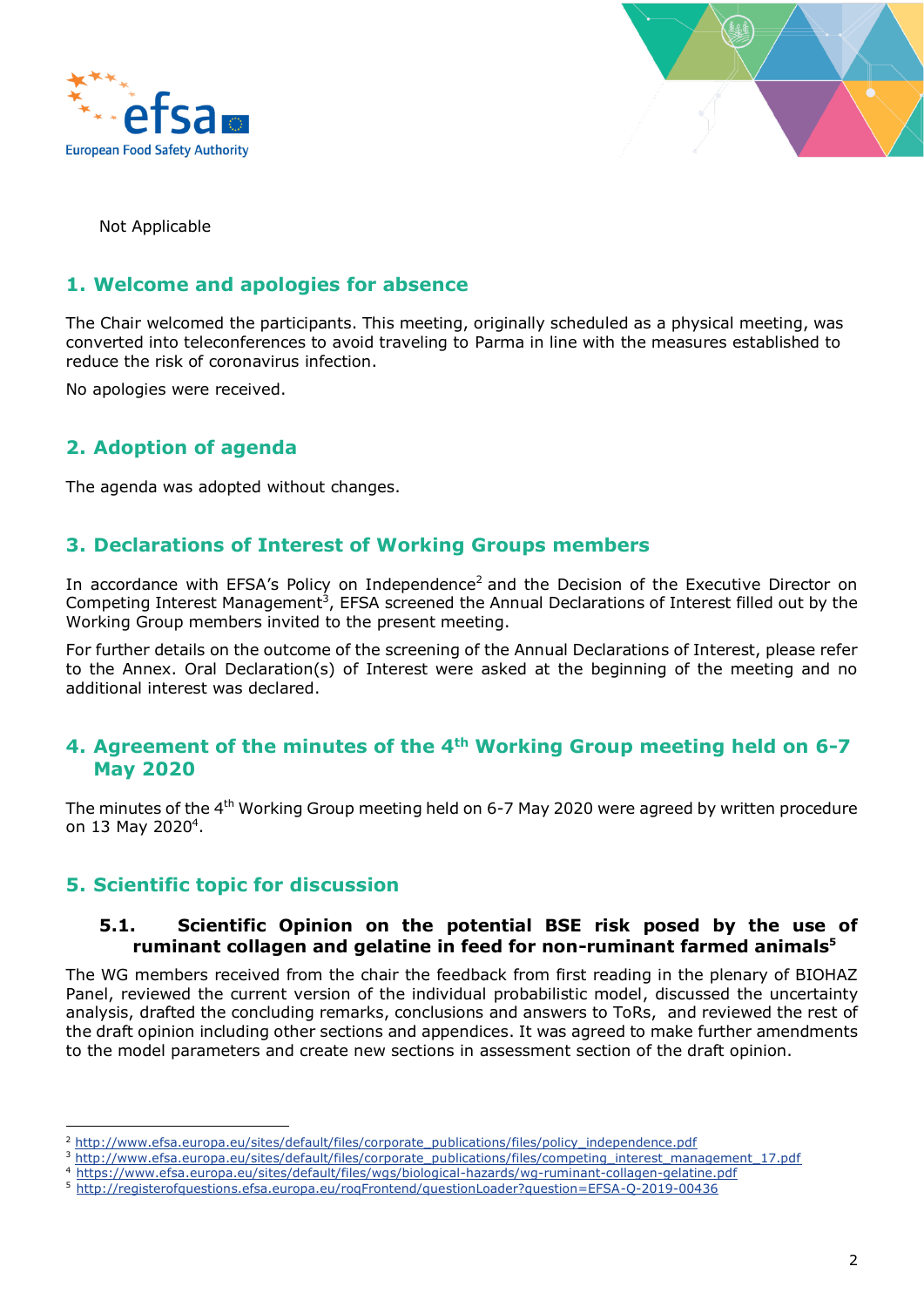



## **6. Any Other Business**

The Chair thanked the participants and closed the meeting.

## **7. Next meeting**

The date of the sixth meeting (a half-day web-conference) was not fixed but it was agreed the secretariat will circulate a doodle poll for expressing preferences during that week. The data will be fixed accordingly.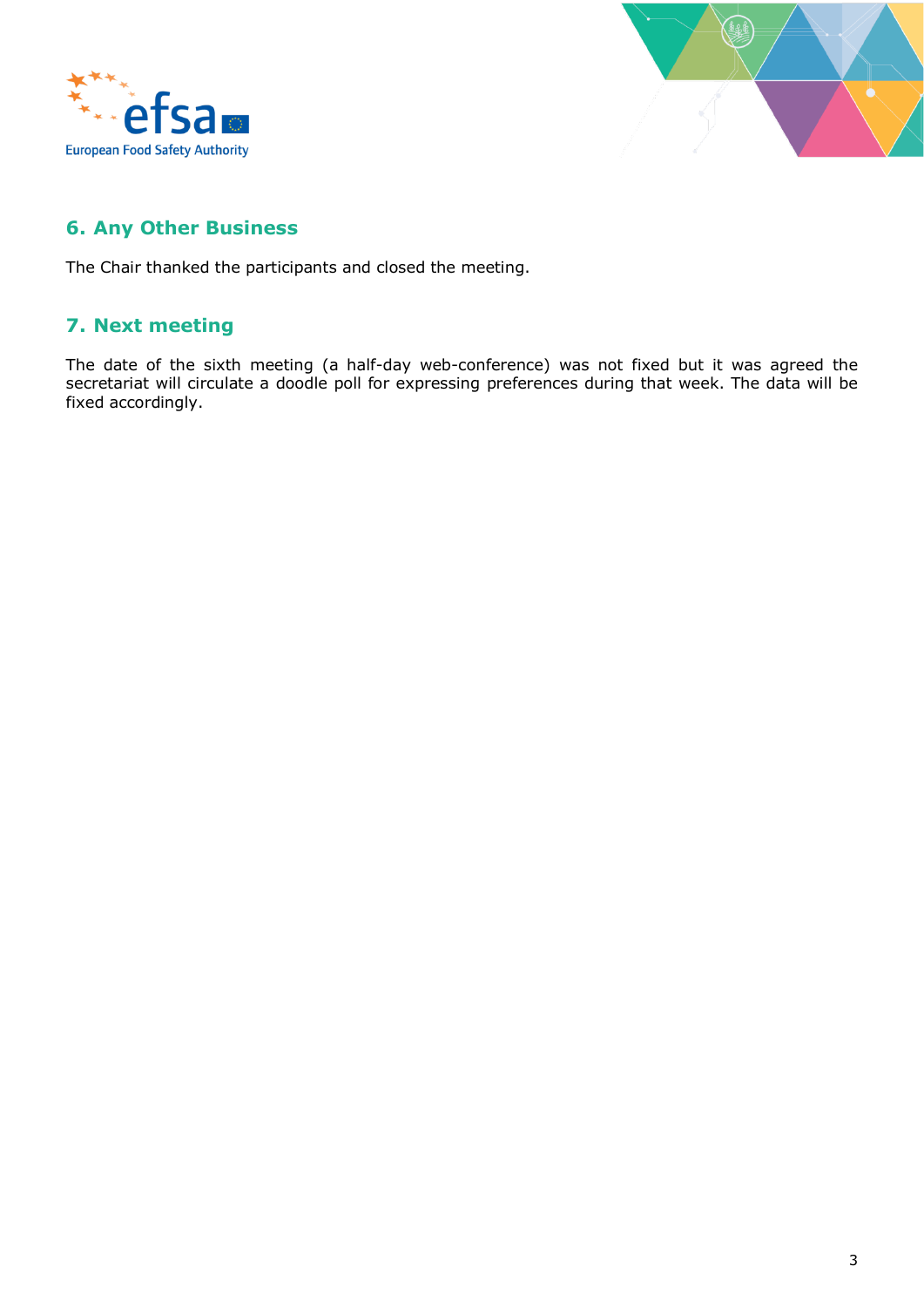



### **Annex I**

### **Interests and actions resulting from the screening of Annual Declarations of Interest (ADoI)**

CONFLICT OF INTEREST WITH WAIVERS: In the Annual Declaration of Interest filled by Dr John Griffin, the following interest has been declared: Dr Griffin declared that until his retirement in February 2019 he was the Head of the TSE and ABP Veterinary Division in the Department of Agriculture, Food and the Marine in Ireland which is classified by EFSA as a Public Institution. As Head of this Division Dr Griffin was responsible for the implementation of the measures set out in EU Regulation 999/2001 for the control and eradication of TSEs and the measures set out in EU Regulation 1069/2009 for the control of ABP. Dr Griffin was therefore performing risk management activities overlapping with the mandate of the EFSA scientific group in question. This constitutes a conflict of interest according to the above-mentioned rules on Competing Interest Management, thereby excluding the expert from participating in the BIOHAZ WG on Ruminant collagen and gelatine and resulting in the incompatibility with membership for two years after the activity is over.

In accordance with EFSA's Policy on Independence<sup>6</sup> and the Decision of the Executive Director on Competing Interest Management<sup>7</sup>, and taking into account the specific matters discussed at the meeting in question, a waiver was granted in accordance with Article 21 of the Decision of the Executive Director on Competing Interest Management.

Pursuant to Article 21(6) of the above-mentioned Decision, the concerned expert was allowed to take part in the discussion and in the drafting phase of the EFSA Scientific Opinion on "*the request for a scientific opinion on potential BSE risk posed by the use of ruminant collagen and gelatine in feed for non-ruminant farmed animals*", and has not been allowed to be, or act as, a chairman, a vice-chairman or rapporteur of the Working Group.

<sup>6</sup> [http://www.efsa.europa.eu/sites/default/files/corporate\\_publications/files/policy\\_independence.pdf](http://www.efsa.europa.eu/sites/default/files/corporate_publications/files/policy_independence.pdf)

<sup>&</sup>lt;sup>7</sup> [http://www.efsa.europa.eu/sites/default/files/corporate\\_publications/files/competing\\_interest\\_management\\_17.pdf](http://www.efsa.europa.eu/sites/default/files/corporate_publications/files/competing_interest_management_17.pdf)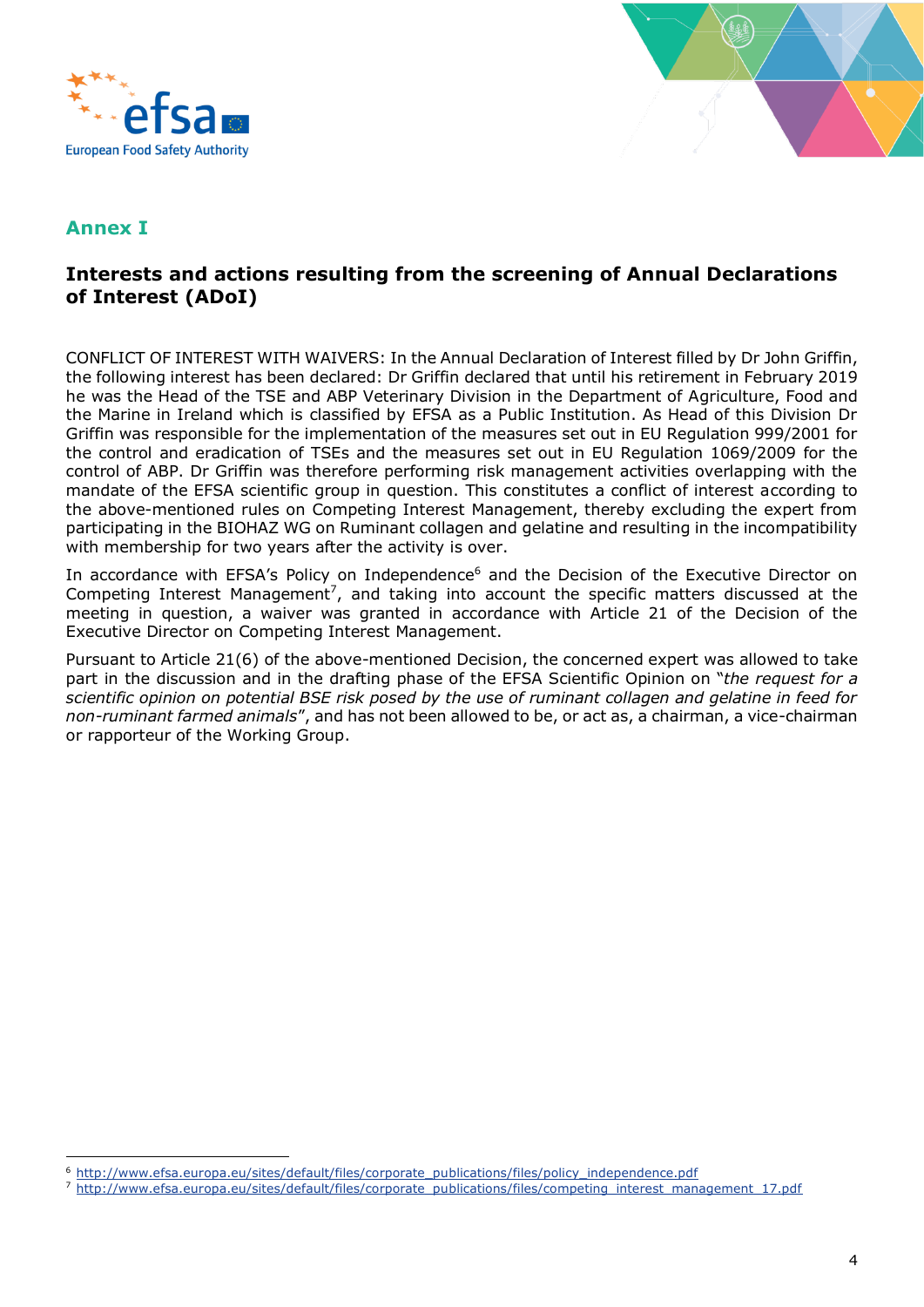



# SCIENTIFIC PANEL ON BIOLOGICAL HAZARDS BIOCONTAM UNIT

# MINUTES OF THE 4<sup>th</sup> MEETING OF THE WORKING GROUP ON "the request for a scientific opinion on potential BSE risk posed by the use of ruminant collagen and gelatine in feed for non-ruminant farmed animals"

#### **WEB-conference meeting, 6-7 May 2020**

**(Agreed on 13 May 2020)**

#### **Participants**

■ Working Group Members:

- $\blacksquare$  Hearing Experts<sup>1</sup>: Not Applicable
- European Commission and/or Member States representatives: Not Applicable
- EFSA: BIOCONTAM Unit: Katrin Bote, Angel Ortiz Pelaez.
- Others:

<sup>&</sup>lt;sup>1</sup> As defined in Article 17 of the Decision of the Executive Director concerning the selection of members of the Scientific Committee, the Scientific Panels, and the selection of external experts to assist EFSA with its scientific work: [http://www.efsa.europa.eu/en/keydocs/docs/expertselection.pdf.](http://www.efsa.europa.eu/en/keydocs/docs/expertselection.pdf)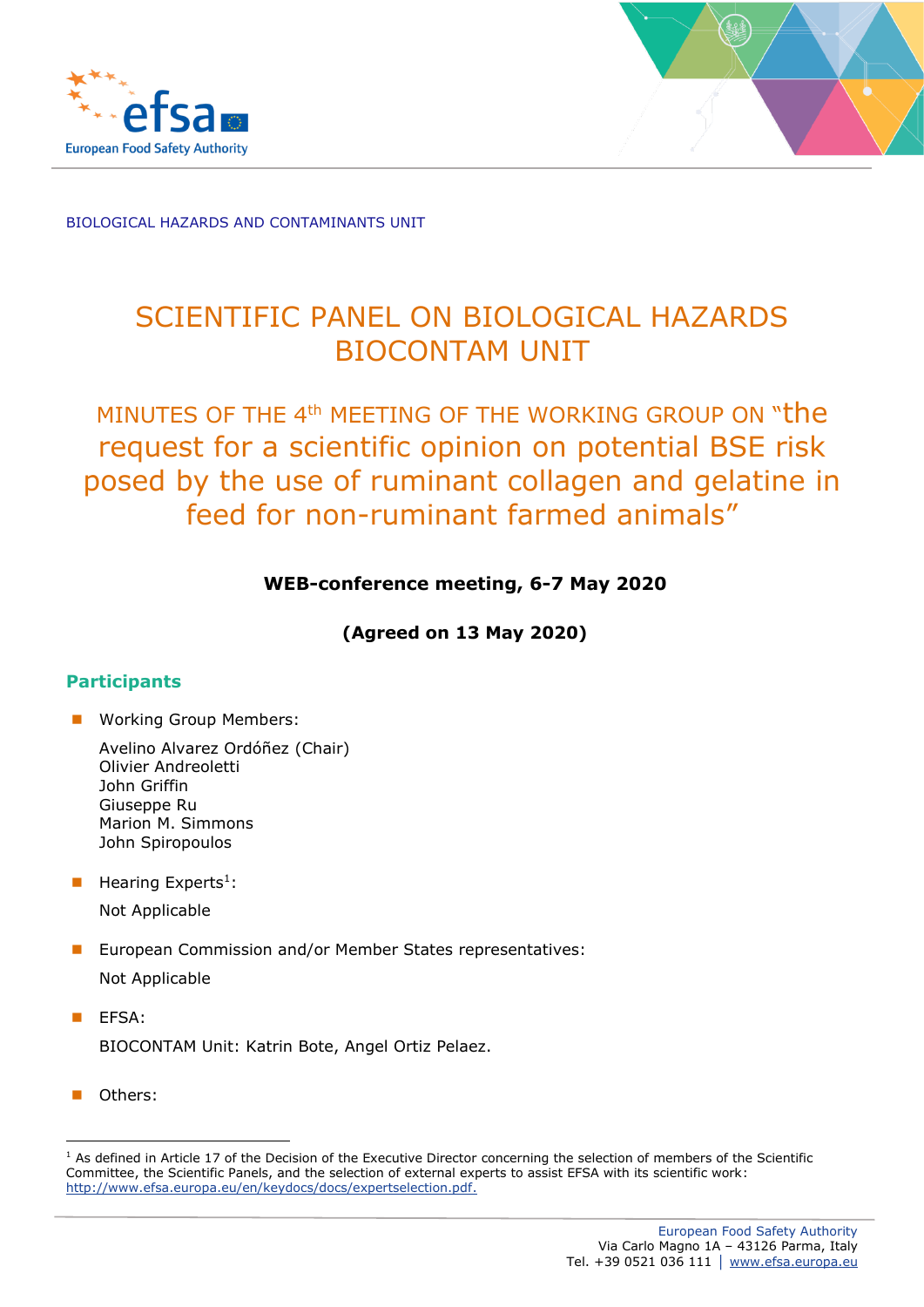



Not Applicable

#### **1. Welcome and apologies for absence**

The Chair welcomed the participants. This meeting, originally scheduled as a physical meeting, was converted into teleconferences to avoid traveling to Parma in line with the measures established to reduce the risk of coronavirus infection.

No apologies were received.

### **2. Adoption of agenda**

The agenda was adopted without changes.

#### **3. Declarations of Interest of Working Groups members**

In accordance with EFSA's Policy on Independence<sup>2</sup> and the Decision of the Executive Director on Competing Interest Management<sup>3</sup>, EFSA screened the Annual Declarations of Interest filled out by the Working Group members invited to the present meeting.

For further details on the outcome of the screening of the Annual Declarations of Interest, please refer to the Annex I.

Certain interests were declared orally by the members before the beginning of the meeting. For further details on the outcome of the screening of the Oral Declaration(s) of Interest made at the beginning of the meeting, please refer to the Annex II.

#### **4. Agreement of the minutes of the 3rd Working Group meeting held on 19- 20 March**

The minutes of the 3<sup>rd</sup> Working Group meeting held on 19-20 March 2020 were agreed by written procedure on 27 March 2020<sup>4</sup>.

#### **5. Scientific topic for discussion**

#### **5.1. Scientific Opinion on the potential BSE risk posed by the use of ruminant collagen and gelatine in feed for non-ruminant farmed animals<sup>5</sup>**

The WG members reviewed the actions from previous meeting and the current layout and contents of the draft opinion. The probabilistic model developed to estimate the BSE infectivity load, measured in cattle oral ID<sub>50</sub> (COID<sub>50</sub>), contained in the gelatine produced with the bones and hide of one infected adult bovine animal older than 30 months of age with any of the three BSE strains (C, H, L) (hereinafter referred to as 'BSE' or 'BSE infectivity') at the clinical stage of the disease, was thoroughly discussed

<sup>&</sup>lt;sup>2</sup> [http://www.efsa.europa.eu/sites/default/files/corporate\\_publications/files/policy\\_independence.pdf](http://www.efsa.europa.eu/sites/default/files/corporate_publications/files/policy_independence.pdf)

<sup>&</sup>lt;sup>3</sup> [http://www.efsa.europa.eu/sites/default/files/corporate\\_publications/files/competing\\_interest\\_management\\_17.pdf](http://www.efsa.europa.eu/sites/default/files/corporate_publications/files/competing_interest_management_17.pdf)

<sup>4</sup> <https://www.efsa.europa.eu/sites/default/files/wgs/biological-hazards/wg-ruminant-collagen-gelatine.pdf>

<sup>5</sup> <http://registerofquestions.efsa.europa.eu/roqFrontend/questionLoader?question=EFSA-Q-2019-00436>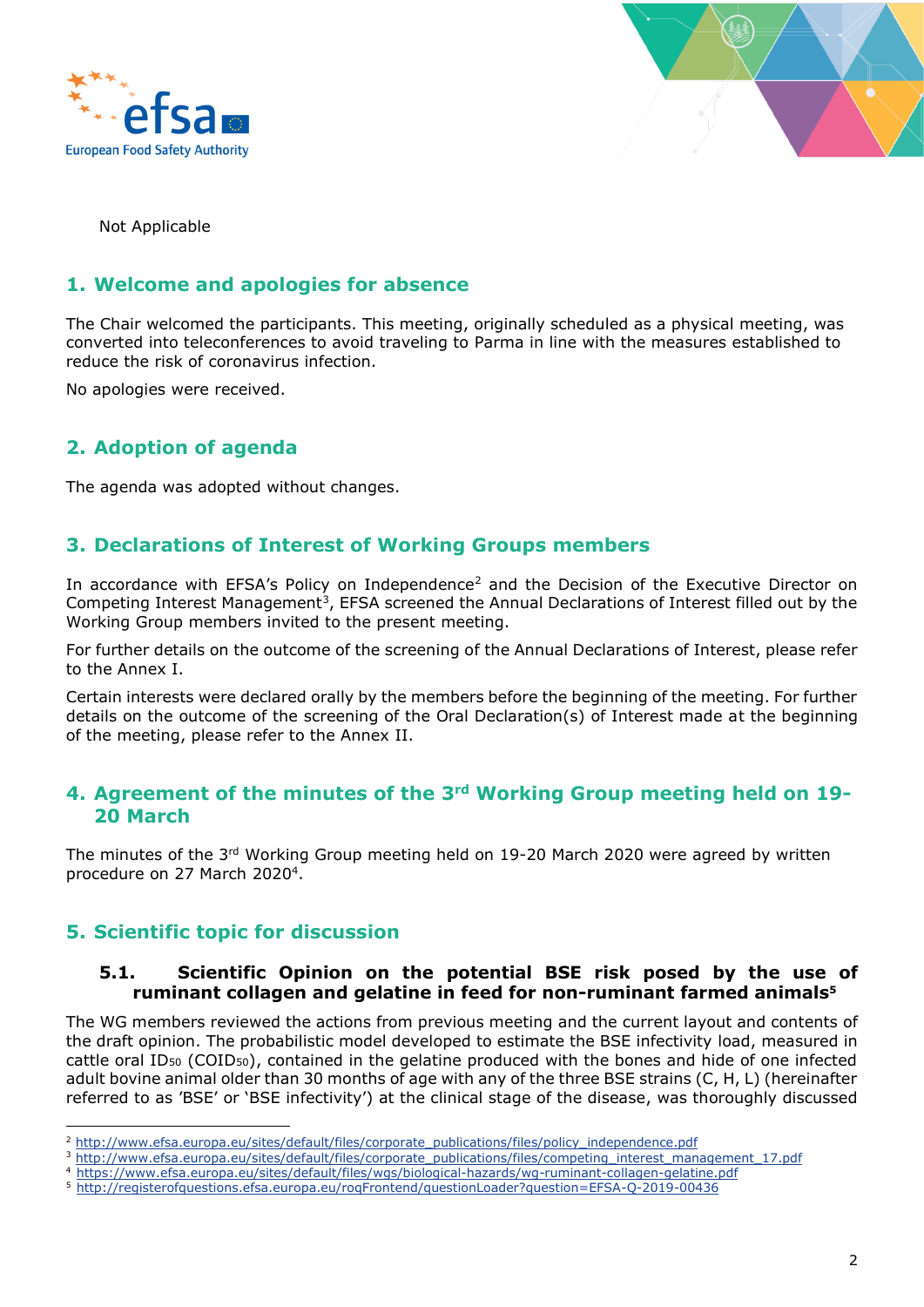



and a number of decision on the structure and parameters were made. The initial uncertainty analysis was presented by the chair based on a table including causes and sources of uncertainty.

#### **6. Any Other Business**

The Chair thanked the participants and closed the meeting.

#### **7. Next meeting**

The date of the fifth meeting was agreed, as a web-conference split into two sessions: Wednesday 10 June 2020 pm – Thursday 11 June 2020 am. The sixth WG meeting will be scheduled between thorough reading and adoption but the data was not fixed.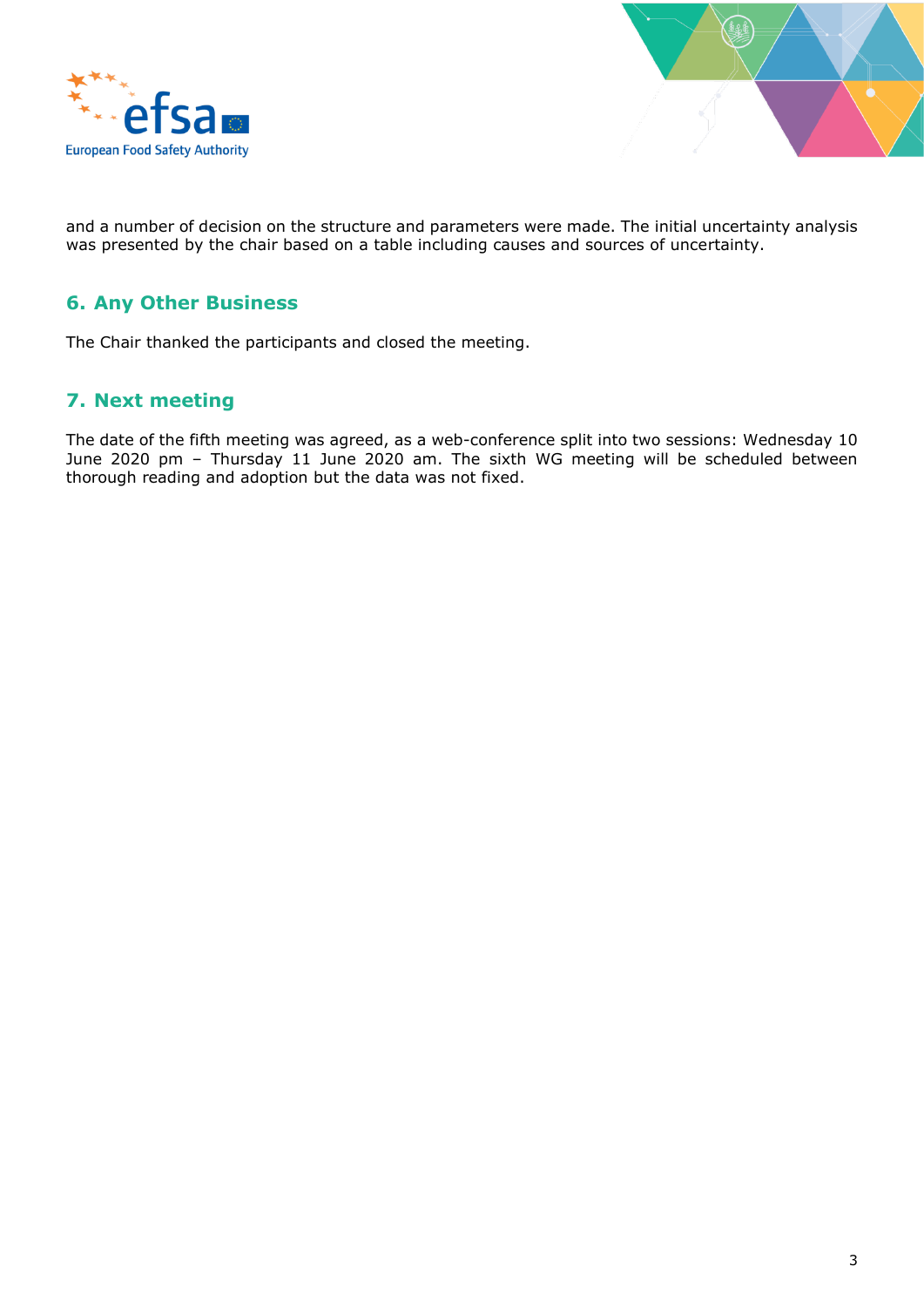



### **Annex I**

#### **Interests and actions resulting from the screening of Annual Declarations of Interest (ADoI)**

CONFLICT OF INTEREST WITH WAIVERS: In the Annual Declaration of Interest filled by Dr John Griffin, the following interest has been declared: Dr Griffin declared that until his retirement in February 2019 he was the Head of the TSE and ABP Veterinary Division in the Department of Agriculture, Food and the Marine in Ireland which is classified by EFSA as a Public Institution. As Head of this Division Dr Griffin was responsible for the implementation of the measures set out in EU Regulation 999/2001 for the control and eradication of TSEs and the measures set out in EU Regulation 1069/2009 for the control of ABP. Dr Griffin was therefore performing risk management activities overlapping with the mandate of the EFSA scientific group in question. This constitutes a conflict of interest according to the above-mentioned rules on Competing Interest Management, thereby excluding the expert from participating in the BIOHAZ WG on Ruminant collagen and gelatine and resulting in the incompatibility with membership for two years after the activity is over.

In accordance with EFSA's Policy on Independence<sup>6</sup> and the Decision of the Executive Director on Competing Interest Management<sup>7</sup>, and taking into account the specific matters discussed at the meeting in question, a waiver was granted in accordance with Article 21 of the Decision of the Executive Director on Competing Interest Management.

Pursuant to Article 21(6) of the above-mentioned Decision, the concerned expert was allowed to take part in the discussion and in the drafting phase of the EFSA Scientific Opinion on "*the request for a scientific opinion on potential BSE risk posed by the use of ruminant collagen and gelatine in feed for non-ruminant farmed animals*", and has not been allowed to be, or act as, a chairman, a vice-chairman or rapporteur of the Working Group.

### **Annex II**

#### **Interests and actions resulting from the Oral Declaration of Interest done at the beginning of the meeting**

With regard to this meeting, Dr John Griffin declared the following interest: "Advise the Irish Epidemiological Modelling Advisory Group (IEMAG) for COVID-19 on epidemiological issues related to the national COVID-19 transmission models for Ireland". In accordance with EFSA's Policy on Independence<sup>6</sup> and the Decision of the Executive Director on Competing Interest Management<sup>7</sup>, and taking into account the specific matters discussed at the meeting in question, the interest above was not deemed to represent a Conflict of Interest for the expert concerned.

<sup>6</sup> [http://www.efsa.europa.eu/sites/default/files/corporate\\_publications/files/policy\\_independence.pdf](http://www.efsa.europa.eu/sites/default/files/corporate_publications/files/policy_independence.pdf)

<sup>&</sup>lt;sup>7</sup> [http://www.efsa.europa.eu/sites/default/files/corporate\\_publications/files/competing\\_interest\\_management\\_17.pdf](http://www.efsa.europa.eu/sites/default/files/corporate_publications/files/competing_interest_management_17.pdf)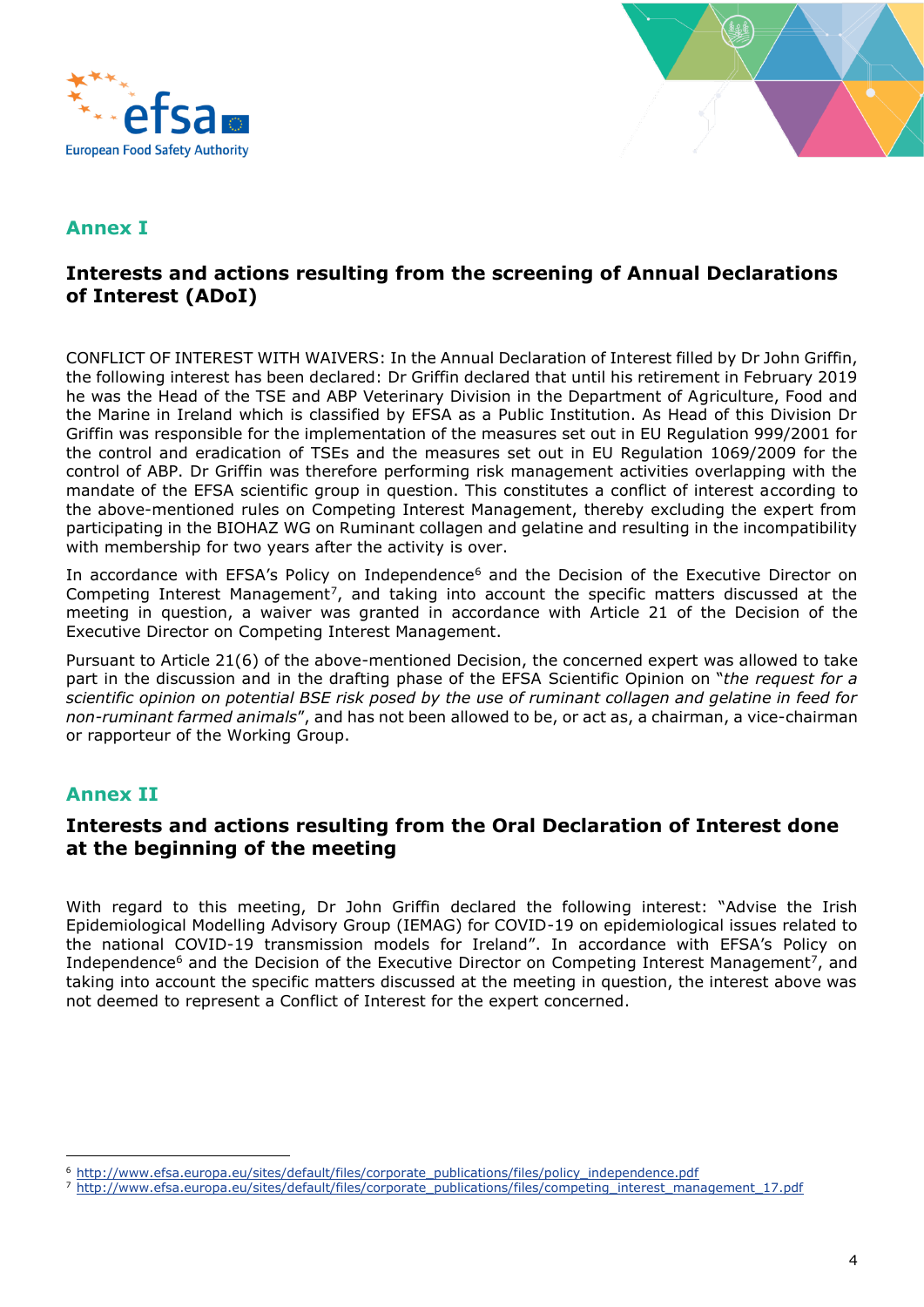



# SCIENTIFIC PANEL ON BIOLOGICAL HAZARDS BIOCONTAM UNIT

# MINUTES OF THE 3<sup>rd</sup> MEETING OF THE WORKING GROUP ON "the request for a scientific opinion on potential BSE risk posed by the use of ruminant collagen and gelatine in feed for non-ruminant farmed animals"

### **WEB-conference meeting, 19-20 March 2020**

**(Agreed on 27 March 2020)**

#### **Participants**

■ Working Group Members:

- $\blacksquare$  Hearing Experts<sup>1</sup>: Not Applicable
- European Commission and/or Member States representatives: Not Applicable
- EFSA: BIOCONTAM Unit: Katrin Bote, Angel Ortiz Pelaez.
- Others:

<sup>&</sup>lt;sup>1</sup> As defined in Article 17 of the Decision of the Executive Director concerning the selection of members of the Scientific Committee, the Scientific Panels, and the selection of external experts to assist EFSA with its scientific work: [http://www.efsa.europa.eu/en/keydocs/docs/expertselection.pdf.](http://www.efsa.europa.eu/en/keydocs/docs/expertselection.pdf)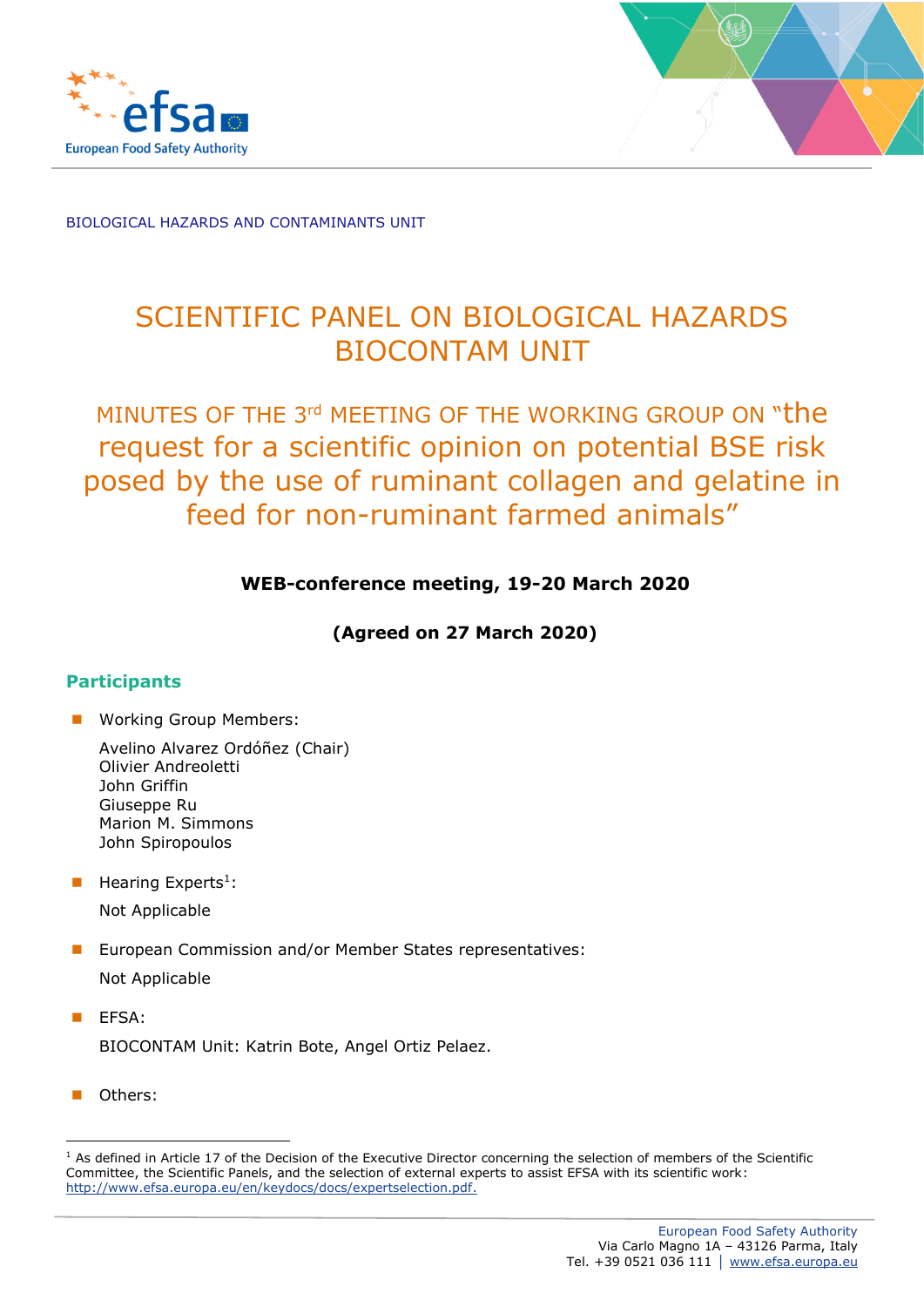



Not Applicable

#### **1. Welcome and apologies for absence**

The Chair welcomed the participants. This meeting, originally scheduled as a physical meeting, was converted into teleconferences to avoid traveling to Parma in line with the measures established to reduce the risk of coronavirus infection.

No apologies were received.

#### **2. Adoption of agenda**

The agenda was adopted without changes.

#### **3. Declarations of Interest of Working Groups members**

In accordance with EFSA's Policy on Independence<sup>2</sup> and the Decision of the Executive Director on Competing Interest Management<sup>3</sup>, EFSA screened the Annual Declarations of Interest filled out by the Working Group members invited to the present meeting.

For further details on the outcome of the screening of the Annual Declarations of Interest, please refer to the Annex. Oral Declaration(s) of Interest were asked at the beginning of the meeting and no additional interest was declared.

#### **4. Agreement of the minutes of the 2nd Working Group meeting held on 8 January 2020, Parma**

The minutes of the 2<sup>nd</sup> Working Group meeting held on 8 January 2020 in Parma were agreed by written procedure on 20 January 2020<sup>4</sup>.

#### **5. Scientific topic for discussion**

#### **5.1. Scientific Opinion on the potential BSE risk posed by the use of ruminant collagen and gelatine in feed for non-ruminant farmed animals<sup>5</sup>**

The WG members reviewed the summary of the feedback provided by the industry on current and future practices of the production of collage and gelatine in the European Union. Possible risks pathways were discussed and agreed. The Secretariat presented the overall structure of the individual model as a probabilistic model developed to estimate the BSE infectivity load, measured in cattle oral ID50 (COID50), contained in the gelatine produced with the bones and hide of one infected adult bovine animal older than 30 months of age with any of the three BSE strains (C, H, L) (hereinafter referred to as 'BSE' or 'BSE infectivity') at the clinical stage of the disease. The WG reviewed the

<sup>&</sup>lt;sup>2</sup> [http://www.efsa.europa.eu/sites/default/files/corporate\\_publications/files/policy\\_independence.pdf](http://www.efsa.europa.eu/sites/default/files/corporate_publications/files/policy_independence.pdf)

<sup>&</sup>lt;sup>3</sup> [http://www.efsa.europa.eu/sites/default/files/corporate\\_publications/files/competing\\_interest\\_management\\_17.pdf](http://www.efsa.europa.eu/sites/default/files/corporate_publications/files/competing_interest_management_17.pdf)

<sup>4</sup> <https://www.efsa.europa.eu/sites/default/files/wgs/biological-hazards/wg-ruminant-collagen-gelatine.pdf>

<sup>5</sup> <http://registerofquestions.efsa.europa.eu/roqFrontend/questionLoader?question=EFSA-Q-2019-00436>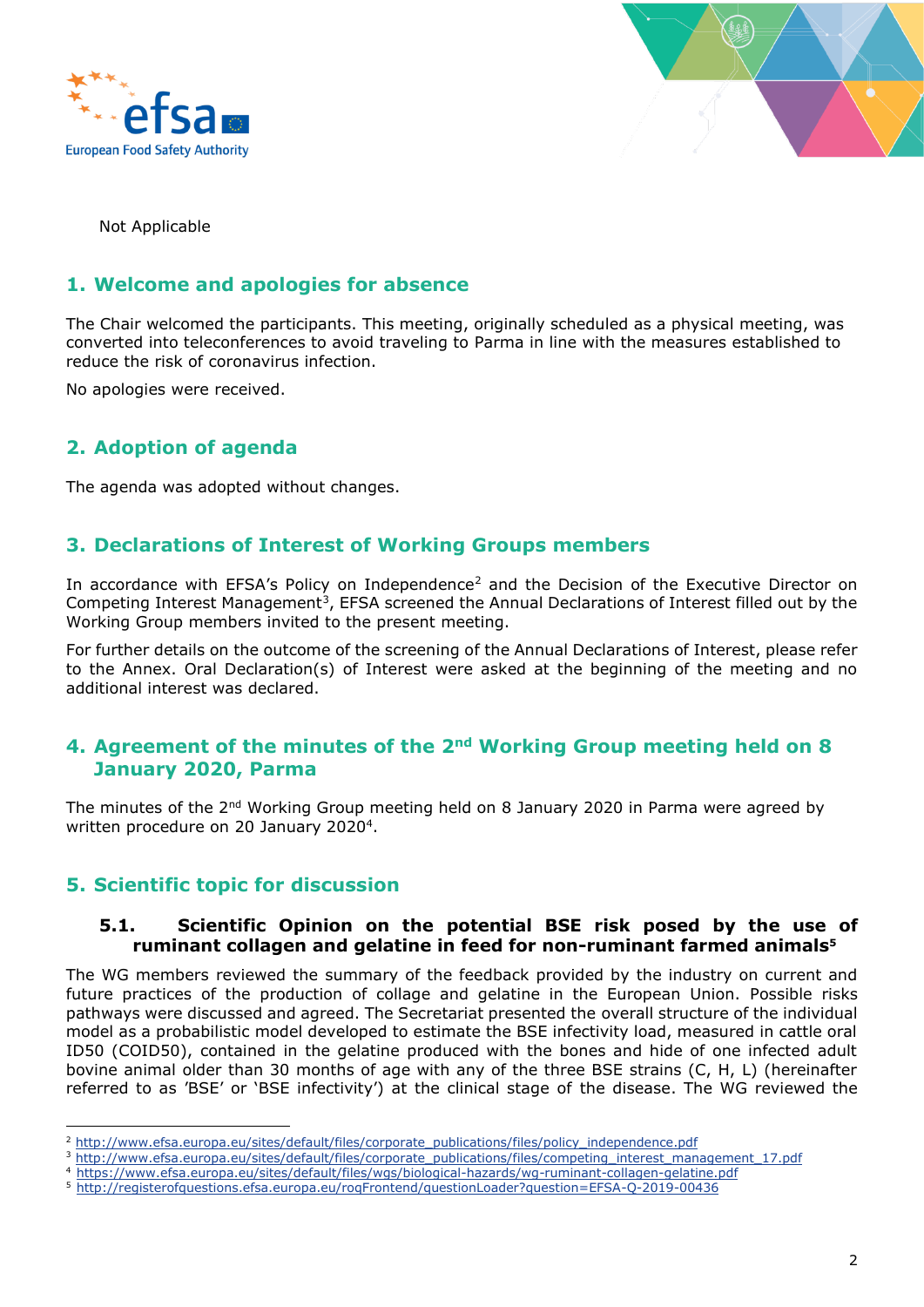



current parameterization of the model and the alternatives presented by the Secretariat. One by one, all the parameters were discussed and a number of decisions concerning parameters were made, not only in terms of the probability distributions to apply but also on the values and data sources from which those values are obtained.

## **6. Any Other Business**

The Chair thanked the participants and closed the meeting.

#### **7. Next meeting**

The date of the fourth meeting was agreed, as a web-conference split into two sessions: Wednesday 6 May 2020 pm – Thursday 7 May 2020 am. The fifth WG meeting will be scheduled between first and thorough reading but the data was not fixed.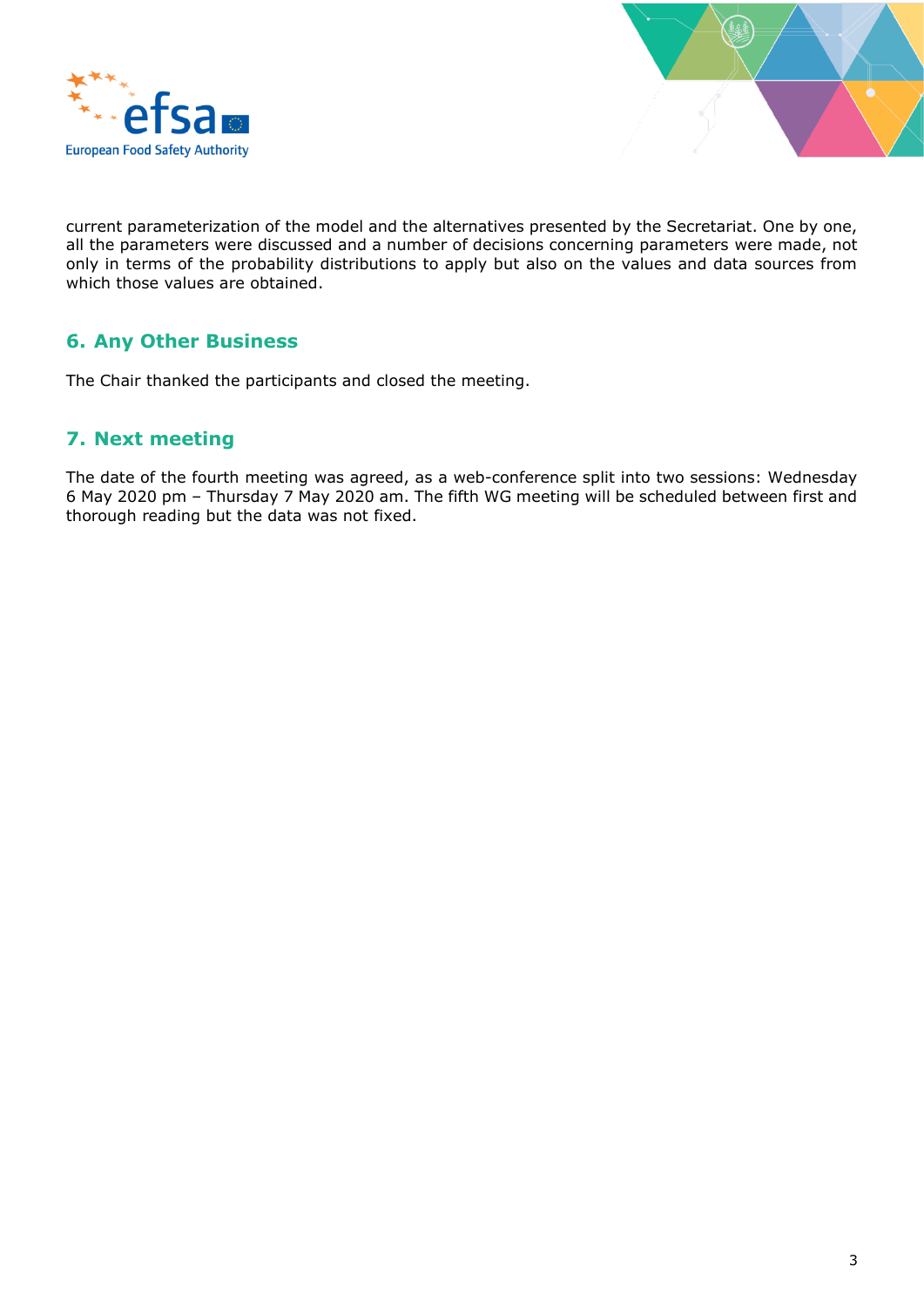



#### **Annex**

#### **Interests and actions resulting from the screening of Annual Declarations of Interest (ADoI)**

CONFLICT OF INTEREST WITH WAIVERS: In the Annual Declaration of Interest filled by Dr John Griffin, the following interest has been declared: Dr Griffin declared that until his retirement in February 2019 he was the Head of the TSE and ABP Veterinary Division in the Department of Agriculture, Food and the Marine in Ireland which is classified by EFSA as a Public Institution. As Head of this Division Dr Griffin was responsible for the implementation of the measures set out in EU Regulation 999/2001 for the control and eradication of TSEs and the measures set out in EU Regulation 1069/2009 for the control of ABP. Dr Griffin was therefore performing risk management activities overlapping with the mandate of the EFSA scientific group in question. This constitutes a conflict of interest according to the above-mentioned rules on Competing Interest Management, thereby excluding the expert from participating in the BIOHAZ WG on Ruminant collagen and gelatine and resulting in the incompatibility with membership for two years after the activity is over.

In accordance with EFSA's Policy on Independence<sup>6</sup> and the Decision of the Executive Director on Competing Interest Management<sup>7</sup>, and taking into account the specific matters discussed at the meeting in question, a waiver was granted in accordance with Article 21 of the Decision of the Executive Director on Competing Interest Management.

Pursuant to Article 21(6) of the above-mentioned Decision, the concerned expert was allowed to take part in the discussion and in the drafting phase of the EFSA Scientific Opinion on "*the request for a scientific opinion on potential BSE risk posed by the use of ruminant collagen and gelatine in feed for non-ruminant farmed animals*", and has not been allowed to be, or act as, a chairman, a vice-chairman or rapporteur of the Working Group.

<sup>6</sup> [http://www.efsa.europa.eu/sites/default/files/corporate\\_publications/files/policy\\_independence.pdf](http://www.efsa.europa.eu/sites/default/files/corporate_publications/files/policy_independence.pdf)

<sup>&</sup>lt;sup>7</sup> [http://www.efsa.europa.eu/sites/default/files/corporate\\_publications/files/competing\\_interest\\_management\\_17.pdf](http://www.efsa.europa.eu/sites/default/files/corporate_publications/files/competing_interest_management_17.pdf)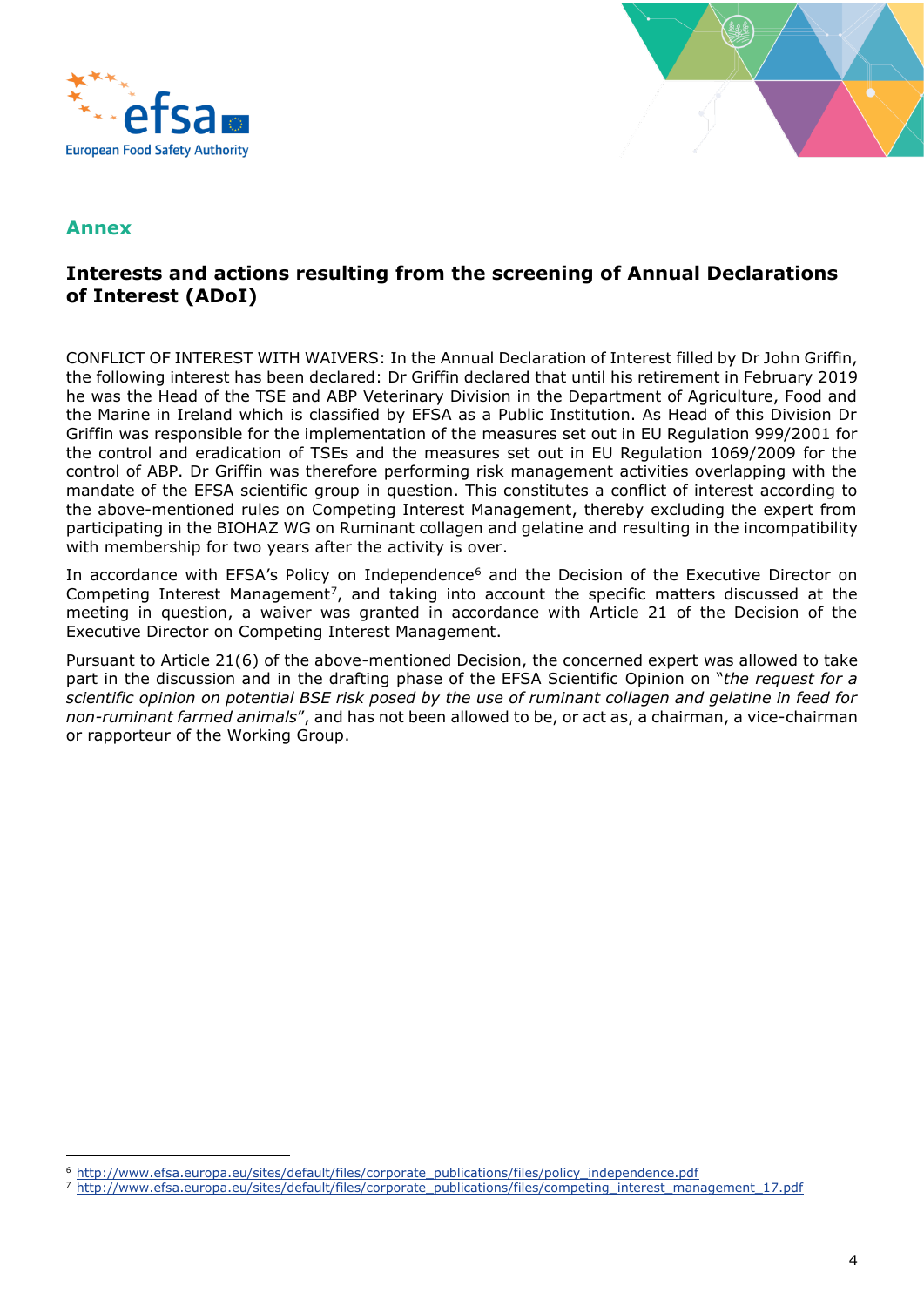



# SCIENTIFIC PANEL ON BIOLOGICAL HAZARDS BIOCONTAM UNIT

## MINUTES OF THE 1st MEETING OF THE WORKING GROUP ON "the request for a scientific opinion on potential BSE risk posed by the use of ruminant collagen and gelatine in feed for non-ruminant farmed animals"

#### **WEB-conference, 21 October 2019**

**(Agreed on 30 October 2019)<sup>1</sup>**

#### **Participants**

**Working Group Members:**<sup>2</sup>

Avelino Alvarez Ordóñez (Chair) Olivier Andreoletti John Griffin Giuseppe Ru Marion M. Simmons John Spiropoulos

 $\blacksquare$  Hearing Experts<sup>3</sup>: Not Applicable

- **EU European Commission and/or Member States representatives:** Not Applicable
- **EFSA:**

 $1$  Minutes should be published within 15 working days of the final day of the relevant meeting.

<sup>&</sup>lt;sup>2</sup> Indicate first full name and then surname (John Smith) all throughout the document.

<sup>&</sup>lt;sup>3</sup> As defined in Article 17 of the Decision of the Executive Director concerning the selection of members of the Scientific Committee, the Scientific Panels, and the selection of external experts to assist EFSA with its scientific work: http://www.efsa.europa.eu/en/keydocs/docs/expertselection.pdf.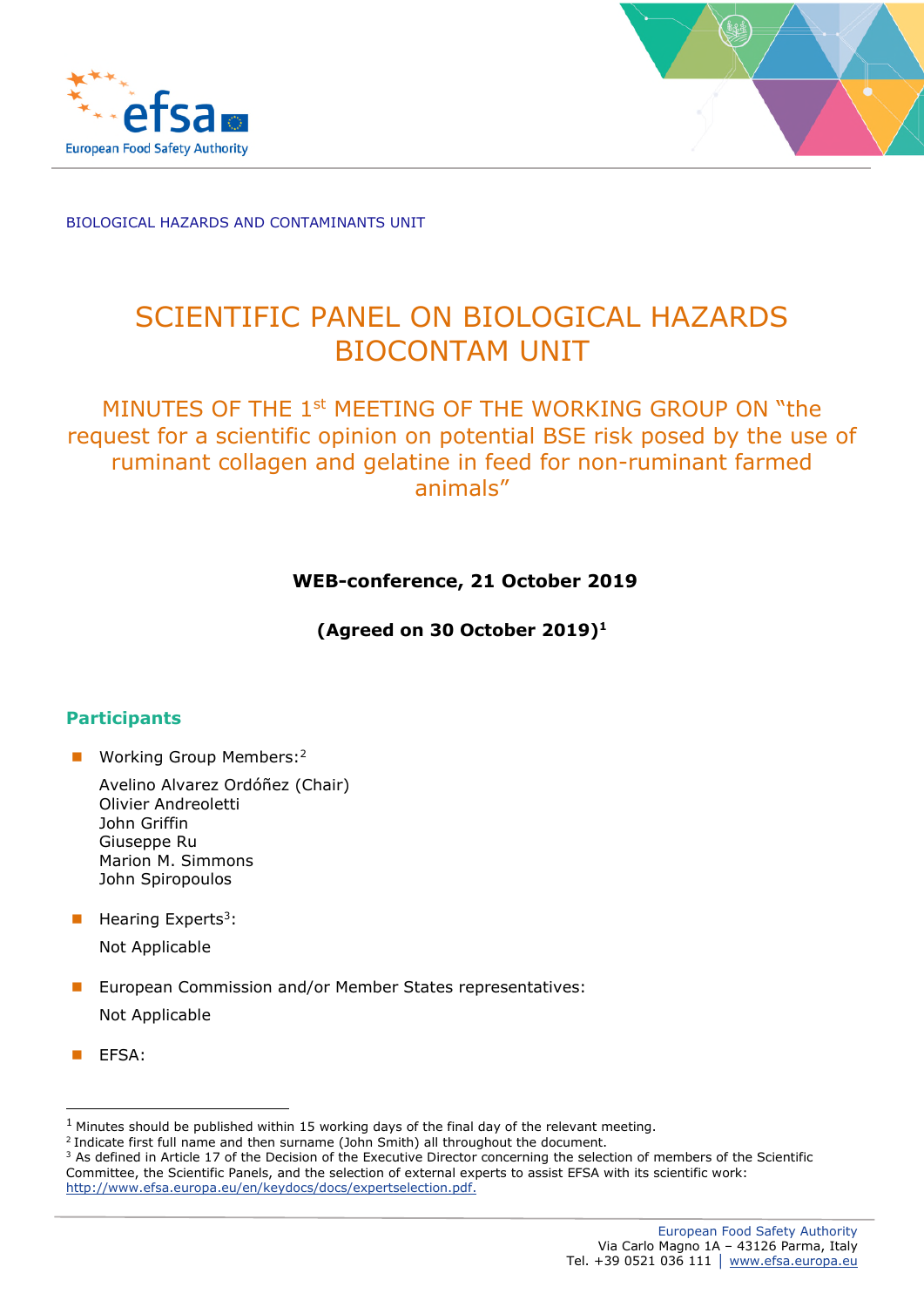



BIOCONTAM Unit: Angel Ortiz Pelaez.

 Others: Not Applicable

#### **1. Welcome and apologies for absence**

The Chair welcomed the participants. No apologies received

### **2. Adoption of agenda**

The agenda was adopted without changes.

#### **3. Declarations of Interest of Working Groups members**

In accordance with EFSA's Policy on Independence<sup>4</sup> and the Decision of the Executive Director on Competing Interest Management<sup>5,</sup> EFSA screened the Annual Declarations of Interest filled out by the Working Group members invited to the present meeting. No Conflicts of Interest related to the issues discussed in this meeting have been identified during the screening process, and no interests were declared orally by the members at the beginning of this meeting.

### **4. Scientific topic(s) for discussion**

The WG members discussed the background and the terms of reference of the mandate. It was agreed to seek clarification to the EC of two points of the terms of reference. Approaches and methodology were also discussed. Tasks were allocated to EFSA staff and WG experts<sup>6</sup>.

#### **5. Any Other Business**

The Chair thanked the participants and closed the meeting.

#### **6. Next meeting(s)**

No dates were fixed for the next meetings but it was agreed to hold the second meeting as a oneday physical meeting on the second week of January 2020 and the third as a web-conference in the third week of March 2020.

<sup>4</sup> http://www.efsa.europa.eu/sites/default/files/corporate\_publications/files/policy\_independence.pdf

<sup>5</sup> http://www.efsa.europa.eu/sites/default/files/corporate\_publications/files/competing\_interest\_management\_17.pdf

<sup>6</sup> http://registerofquestions.efsa.europa.eu/roqFrontend/questionLoader?question=EFSA-Q-2019-00436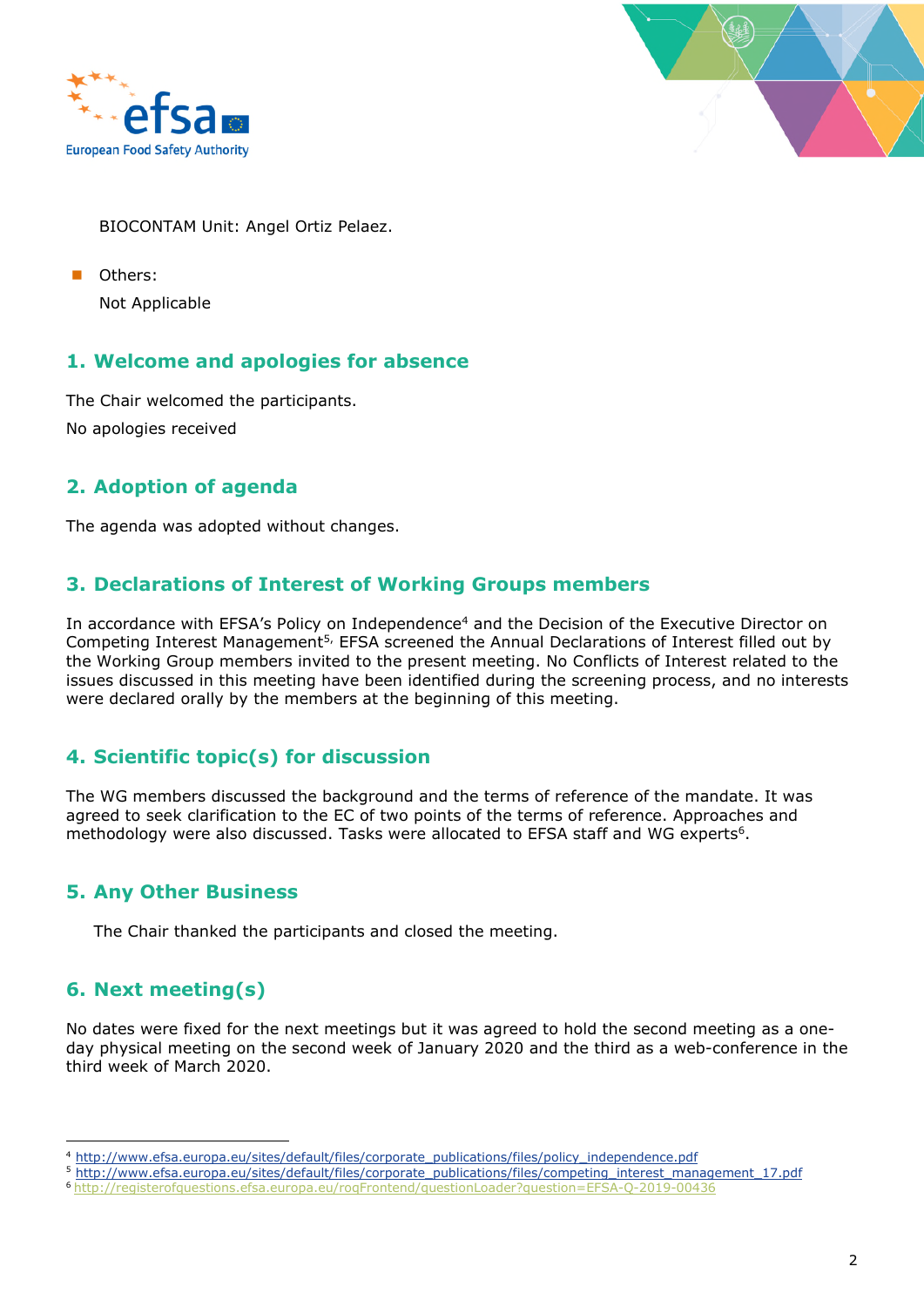



# SCIENTIFIC PANEL ON BIOLOGICAL HAZARDS BIOCONTAM UNIT

## MINUTES OF THE 2<sup>nd</sup> MEETING OF THE WORKING GROUP ON "the request for a scientific opinion on potential BSE risk posed by the use of ruminant collagen and gelatine in feed for non-ruminant farmed animals"

### **Physical meeting, 8 January 2020**

**(Agreed on 17 January 2020) 1**

#### **Participants**

■ Working Group Members:<sup>2</sup>

- $\blacksquare$  Hearing Experts<sup>3</sup>: Not Applicable
- European Commission and/or Member States representatives: Not Applicable
- EFSA:

 $1$  Minutes should be published within 15 working days of the final day of the relevant meeting.

<sup>&</sup>lt;sup>2</sup> Indicate first full name and then surname (John Smith) all throughout the document.

<sup>&</sup>lt;sup>3</sup> As defined in Article 17 of the Decision of the Executive Director concerning the selection of members of the Scientific Committee, the Scientific Panels, and the selection of external experts to assist EFSA with its scientific work: [http://www.efsa.europa.eu/en/keydocs/docs/expertselection.pdf.](http://www.efsa.europa.eu/en/keydocs/docs/expertselection.pdf)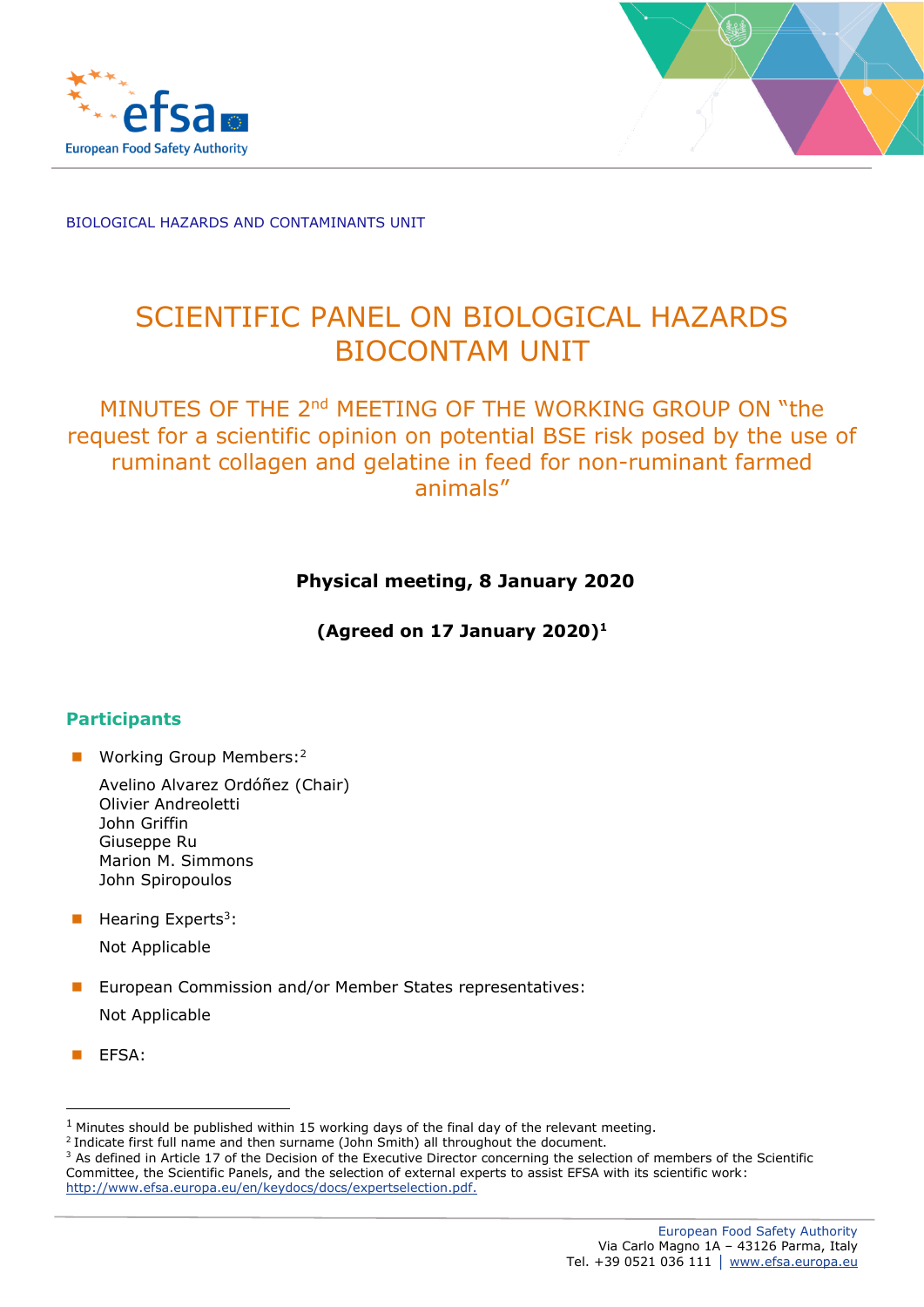



BIOCONTAM Unit: Katrin Bote, Angel Ortiz Pelaez.

Others: Not Applicable

#### **1. Welcome and apologies for absence**

The Chair welcomed the participants. No apologies received

### **2. Adoption of agenda**

The agenda was adopted without changes.

#### **3. Declarations of Interest of Working Groups members**

In accordance with EFSA's Policy on Independence<sup>4</sup> and the Decision of the Executive Director on Competing Interest Management<sup>5,</sup> EFSA screened the Annual Declarations of Interest filled out by the Working Group members invited to the present meeting. No Conflicts of Interest related to the issues discussed in this meeting have been identified during the screening process, and no interests were declared orally by the members at the beginning of this meeting.

#### **4. Agreement of the minutes of the 1st Working Group meeting held on 21 October 2019, Parma.**

The minutes of the 1<sup>st</sup> Working Group meeting held on 21 October 2019 in Parma were agreed by written procedure on 30 October 2019<sup>6</sup>.

### **5. Scientific topic(s) for discussion**

The WG members reviewed the state of the draft opinion based on the actions agreed in the previous meeting. The level of inactivation of treatment processes for the production of collagen and gelatine as in previous SSC and EFSA opinions were reviewed. The methodological approach was discussed, and it was agreed to develop an individual probabilistic model simulating what would be the number of cattle oral ID<sub>50</sub> in the final throughput of C&G of the EU if one cow infected with BSE entered the food chain. Tasks were allocated to EFSA staff and WG experts $6$ .

## **6. Any Other Business**

<sup>4</sup> [http://www.efsa.europa.eu/sites/default/files/corporate\\_publications/files/policy\\_independence.pdf](http://www.efsa.europa.eu/sites/default/files/corporate_publications/files/policy_independence.pdf)

<sup>5</sup> [http://www.efsa.europa.eu/sites/default/files/corporate\\_publications/files/competing\\_interest\\_management\\_17.pdf](http://www.efsa.europa.eu/sites/default/files/corporate_publications/files/competing_interest_management_17.pdf)

<sup>6</sup> <http://registerofquestions.efsa.europa.eu/roqFrontend/questionLoader?question=EFSA-Q-2019-00436>